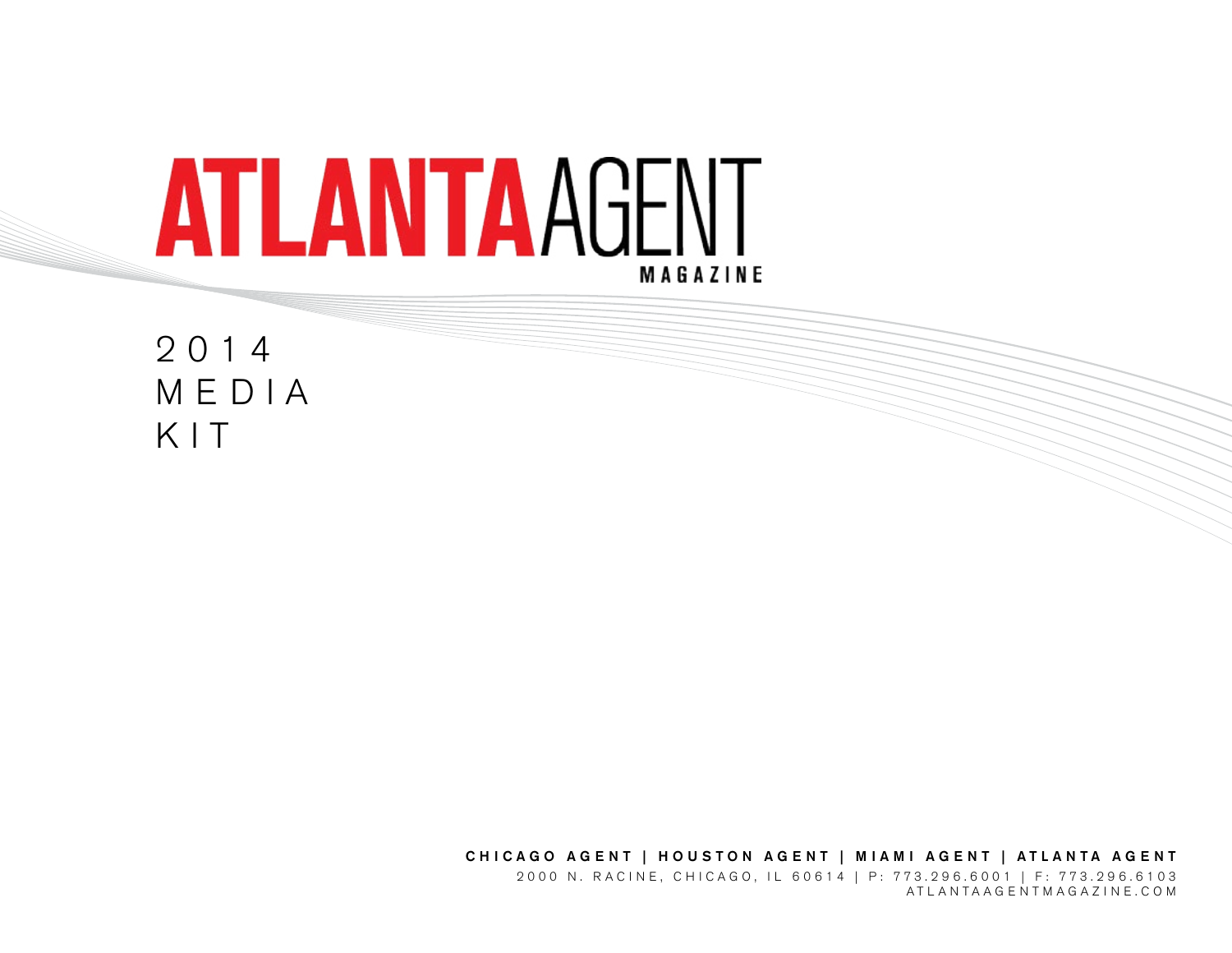### DEMOGRAPHICS

# **ATLANTAAGEN**

Atlanta Agent magazine offers the broadest and deepest reach available into the Atlanta residential real estate community. Our website, newsletters, events, social networks and job board reach real estate professionals by providing rich, game-changing content.

We deliver consistent communication and a dynamic point of view to more than 19,500 email recipients. Atlanta Agent offers local coverage of real estate news and events with an industry-wide flavor, encouraging a dialogue between agents, mortgage professionals and real estate developers who serve the local housing market. The ultimate agent's resource, Atlanta Agent is the trusted source where agents turn for honest and reliable information about their business.

# \* About Agent Publishing

Agent Publishing is the leading publisher of residential business news for real estate professionals across the United States. With publications in some of the most influential cities across country, we deliver insightful reporting on the issues and stories that capture the essence of each individual market.

Whether it's an article on personal business development, an interview with a top producer, or an in-depth industry report, we consistently engage real estate professionals at every stage of their career. Beyond our websites and print publications, we also connect with the community through events, social media, branded content, and custom publishing. With a variety of media properties in four major markets, we have the perfect venue to help you achieve your marketing goals. Stay tuned as we launch in additional cities and expand our reach.



# **AUDIENCE**

FEMALE 60%

MAIF

40%

## AGE

 $15\%$  . . . . . . 21-35 33.4% . . . 36-50  $52\%$ .... $51-60$ Average age is 48

• **40%** report having clients interested in new construction

. . . . . . . . . . . . .

- Average annual income **\$96,266** • **74%** of agents have
	- been in real estate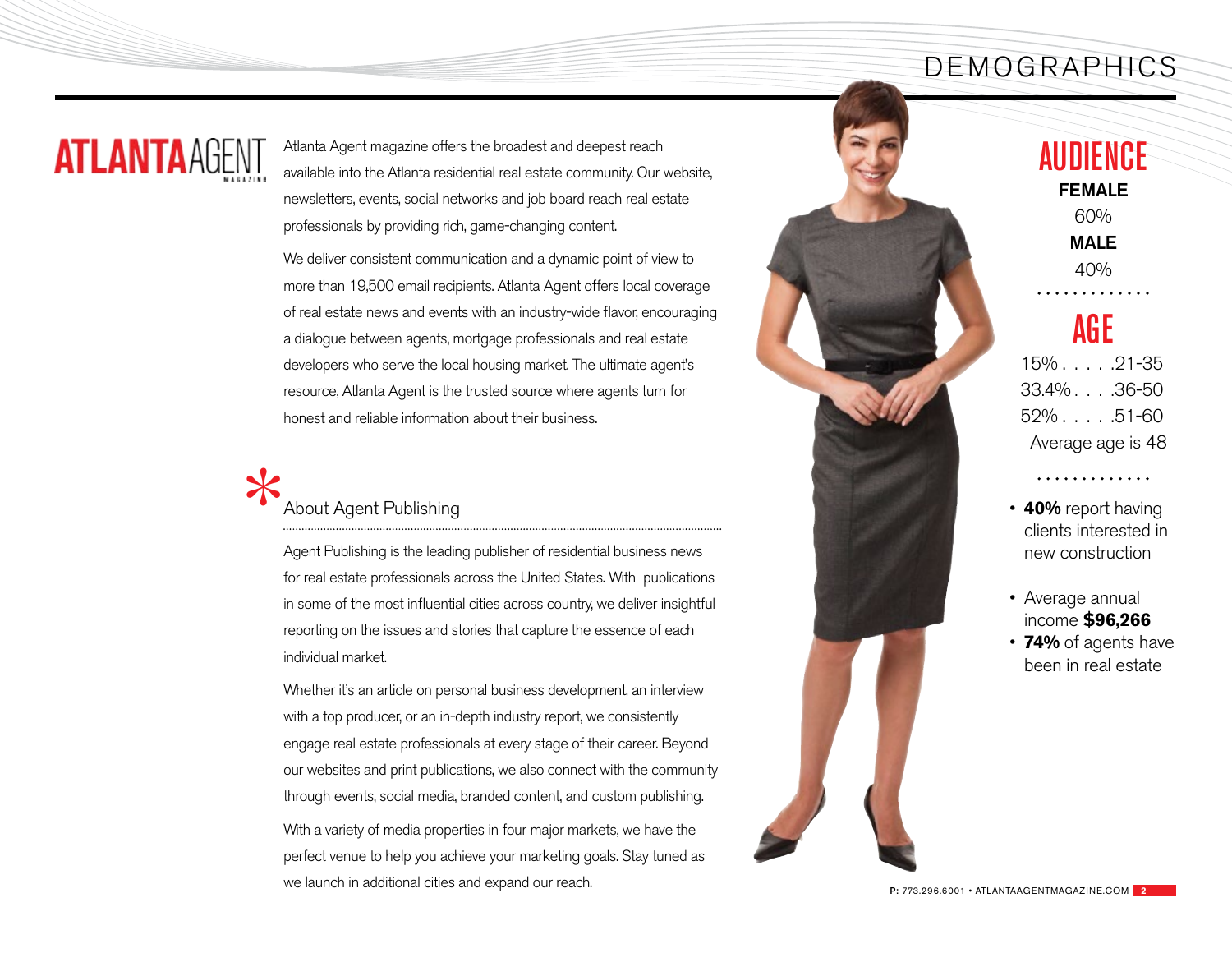## ADVERTISING PRODUCTS | WEB



AtlantaAgentMagazine.com includes breaking news, blogs, video, job board, connections to Twitter and Facebook networks, and more.



#### TOP BANNER (ROTATING)

| 1092 x 135 px (standard desktop dimensions)            |  |
|--------------------------------------------------------|--|
| 450 x 180 px (mobile device dimensions). \$200/30 DAYS |  |

#### ISLAND (ROTATING)\*

| 450 x 375 px (standard desktop dimensions)             |  |
|--------------------------------------------------------|--|
| 450 x 180 px (mobile device dimensions). \$150/30 DAYS |  |

\*The ad will be visible on both island ad locations on the website.

\*In order for ads to display properly on desktop and mobile devices, we require two versions of the ad to be submitted with the above dimensions

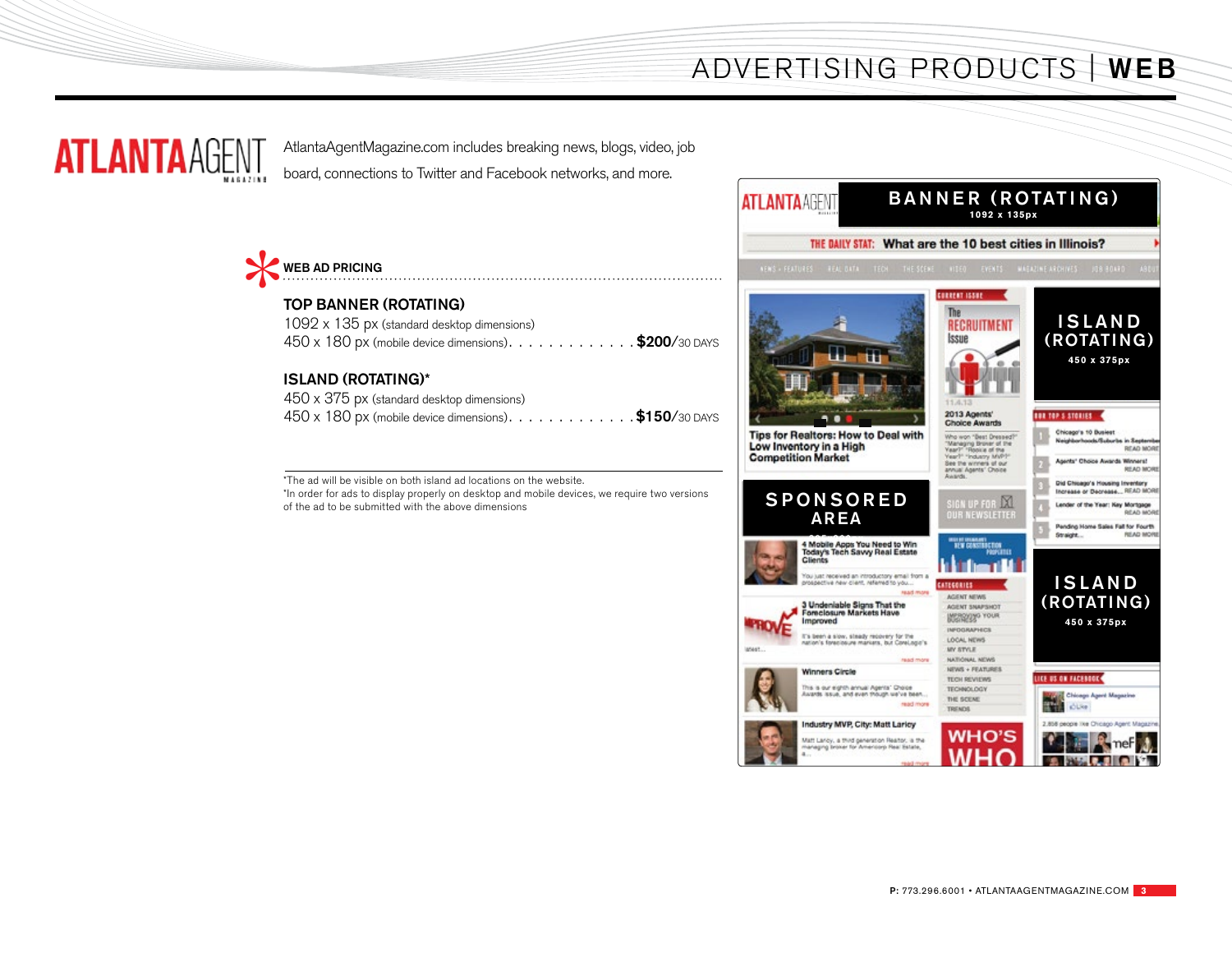## ADVERTISING PRODUCTS | EMAIL



Atlanta Agent delivers useful, real estate-related breaking news, advice and information to more than 19,500 readers via email with the weekly "Agent Update." Dedicated e-blasts can also be sent to announce events, company news and more.



P: 773.296.6001 • ATLANTAAGENTMAGAZINE.COM **4**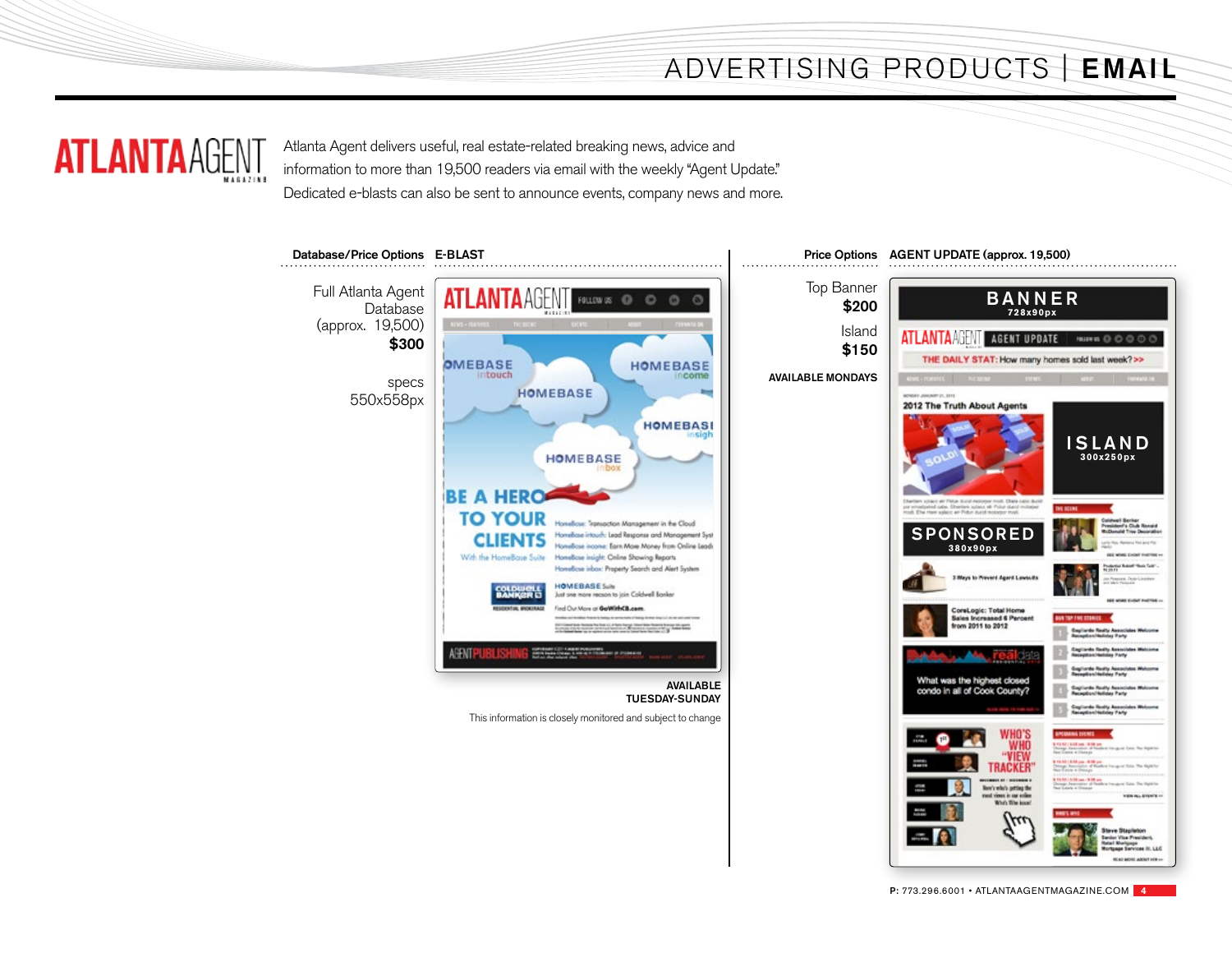## ADVERTISING PRODUCTS | WEB



Sponsored Posts are uniquely positioned to generate both awareness and engagement beyond the advertising display banner. Presented within the editorial stories on our website, the Sponsored Post positions your brand so it can directly "speak" to the Atlanta Agent audience.

The Sponsored Post is featured above the fold alongside the day's headlines and stories, and is a featured link in our Monday email newsletter, Agent Update. When readers click on the Sponsored Post, the complete post is revealed – a wide canvas for copy, imagery or video and interactivity that showcases your message.



**\$200/7 DAYS** 

|                   | We have Move-In-Ready Homes<br>and Up to 5% Commission* |
|-------------------|---------------------------------------------------------|
| Get More with M/I | You've probably heard about our "Get More Real          |
| mihomes.com >     | Estate Agent Rewards Program," but it's such a          |